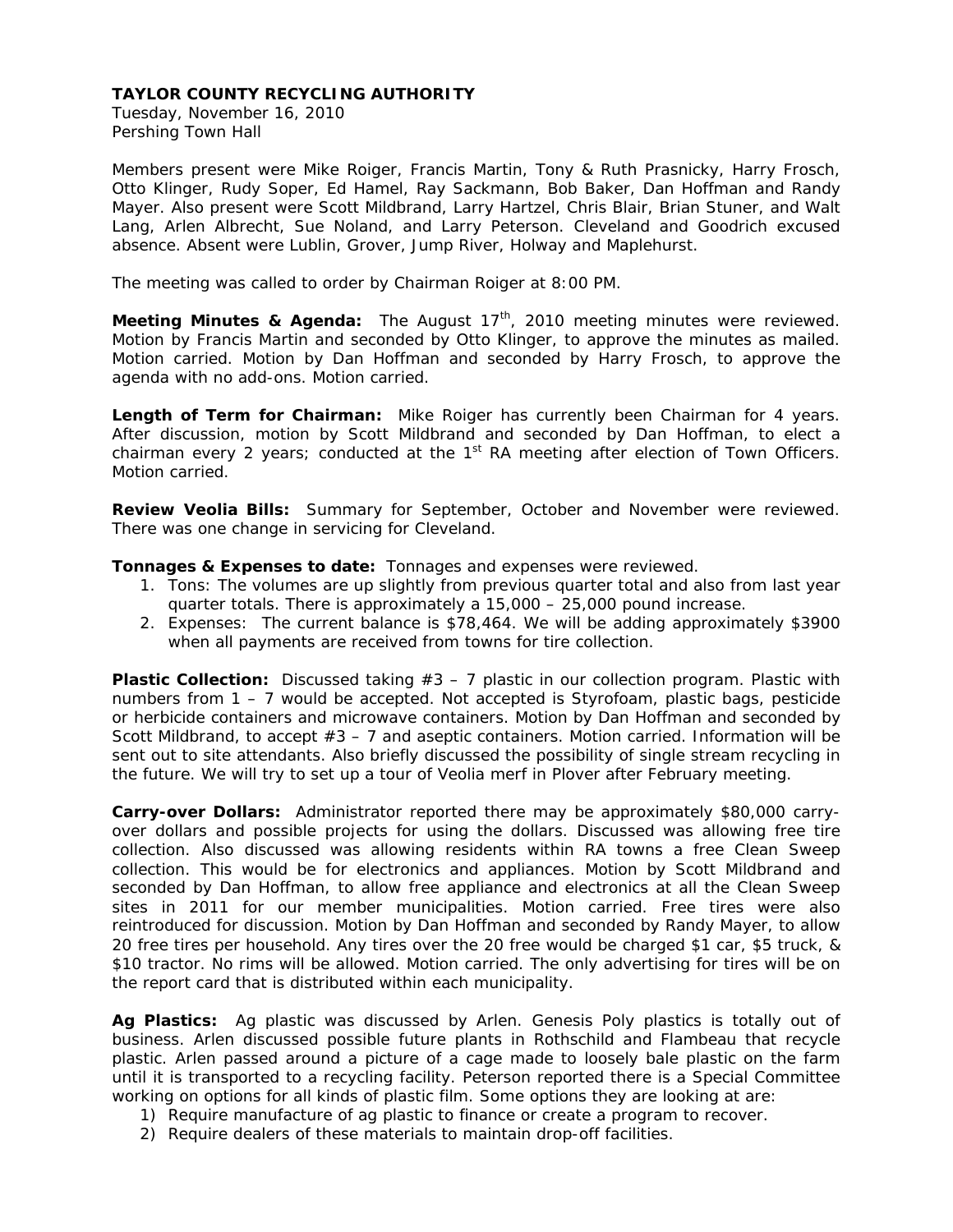- 3) Establish a voluntary collection system.
- 4) Require each county to maintain drop-off facilities for used ag plastic film.
- 5) Prohibit ag films that interfere with recycling systems.

Arlen will research more. Item will be tabled until next meeting.

**Container Changes:** There were no container changes/frequency of service changes at this time.

**Site Improvements:** Town of Cleveland chain link fence site improvement project was discussed. Ray was not at meeting but he indicated they still want to complete the project. They should be able to have the posts installed this month. Motion by Randy Mayer and seconded by Brian Stuner, to grant final opportunity to have project completed by December 31<sup>st</sup>. A letter will be sent to Ray. Motion carried.

**Cooperative Agreement with Rib Lake:** The cooperative agreement will expire on December 31, 2010. The Rib Lake group will meet in December. Motion by Ray Sackmann and seconded by Bob Baker, to approve agreement with Joint Rib Lake and sign once they approve at their meeting. Motion carried.

**Report Cards:** Report cards/brochures will be printed again with new information about free tires and free electronics and appliances for member townships. Discussed the days and hours recycling centers are open with the towns that were present. Also discussed the towns with low volume weights on a per capita basis. They are Taft, Roosevelt/Lublin and Holway. Possible ways to try to increase volumes could be: place posters requesting more participation, direct mailings to residents, and youth groups go door-to-door. Peterson and Albrecht will plan some options and bring back to next meeting.

**Tire Collection:** Tire collection this year collected 47½ tons. The collection costs were \$5900. The towns will pay approximately \$3900 with the RA paying the \$2000 difference.

**Clean Sweep:** The 2010 Clean Sweep collection was again successful. There was 11,855 pounds of waste collected; 178 pounds of medications; 4300 fluorescent tubes; 345 gallons of waste oil; 157 oil filters; 139 old appliances; and 391 electronics.

### **Comments, Problems & Questions:**

1. A tour of the Veolia merf in Plover will try to be set up for February/March 2011 after our next meeting.

The next meeting is scheduled for February 15, 2011 at Maplehurst Town Hall. Motion to adjourn at 9:35 PM by Harry Frosch and seconded by Larry Hartzel. Motion carried.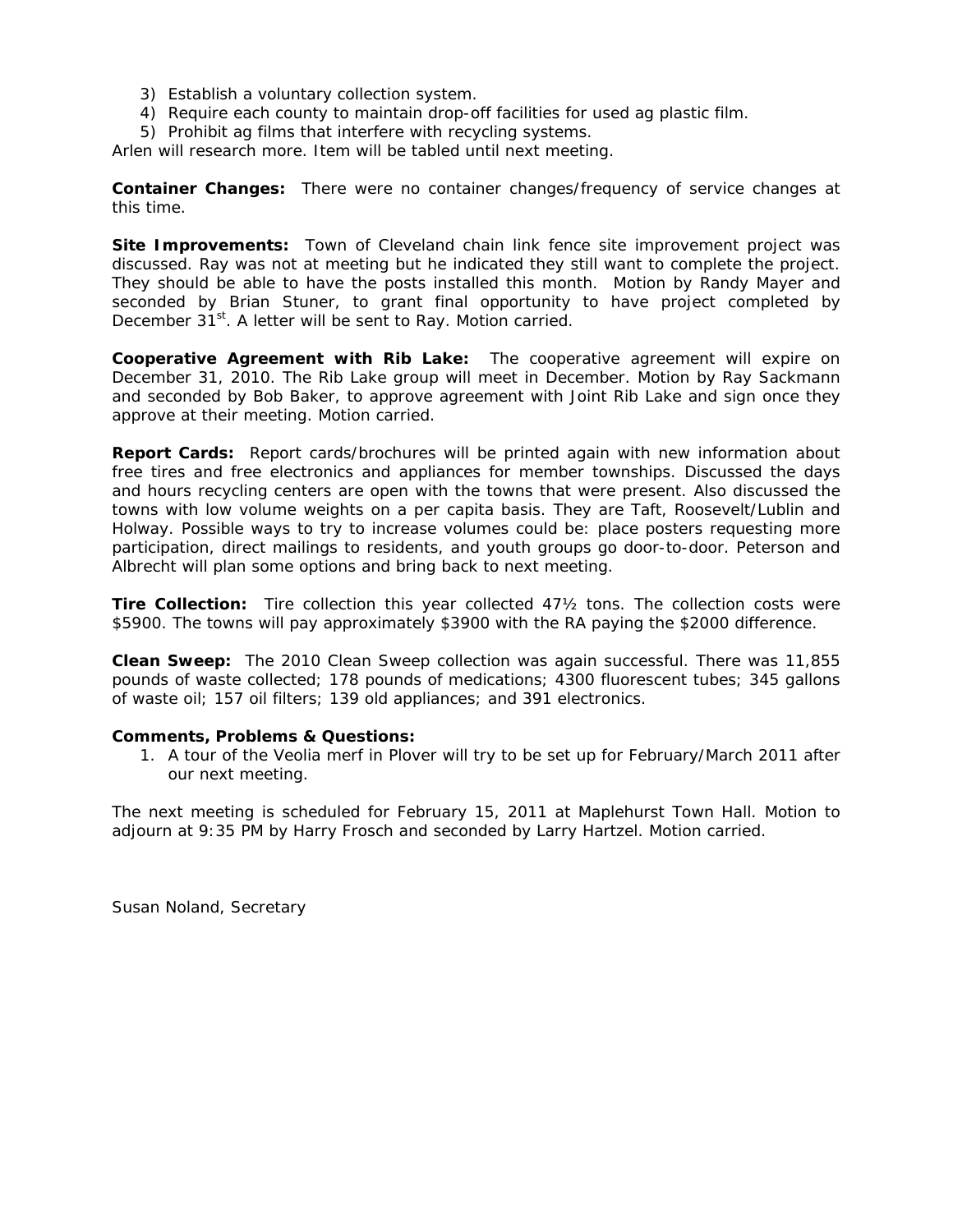Tuesday, August 17, 2010 Hammel Town Hall

Members present were Mike Roiger, Francis Martin, Tony & Ruth Prasnicky, Mark Nosko, Harry Frosch, Otto Klinger, Rod Kropp, Rudy Soper, Ray Mallo, Ed Hamel and Bob Baker. Also present were Scott Mildbrand, Leonard Nichols, Dave and Shirley Lemke, Sue Noland, and Larry Peterson. Deer Creek, Holway and Arlen Albrecht excused absence. Absent were Lublin, Grover, Little Black, Jump River, and Stetsonville.

The meeting was called to order by Chairman Roiger at 8:00 PM.

**Meeting Minutes & Agenda:** The May 18<sup>th</sup>, 2010 meeting minutes were reviewed. Motion by Rod Kropp and seconded by Harry Frosch, to approve the minutes as mailed and the agenda with no add-ons. Motion carried.

### **Tonnages & Expenses to date:** Tonnages and expenses were reviewed.

- 3. Tons: We are down slightly.
- 4. Expenses: We pay Veolia approximately \$2,000.00 a month for servicing. Harry Frosch asked about the price changes for Holway and Grover. This was due to the change in their servicing frequency. Currently we have \$93,000. The balance of site improvement expenses and tires

need to be paid yet.

**Changes in Containers:** None at this time.

**Grant Dollars:** We have received \$130,446.70 in grant dollars. We distributed to the City of Medford \$37,124.00 and to Joint Rib Lake \$24,579.00. Taylor County Recycling Authority retained \$68,743.00. Grant dollars came through from the State with no deductions.

Site Improvements: Site improvements for the Towns of Browning, Cleveland, Ford, Goodrich, Grover, Hammel, Jump River/McKinley, Little Black and Roosevelt/Lublin were reviewed. Cleveland stated they could not find anyone to pound in the posts to put up the fence. Grover had their project completed but did not have separate bills as supplies were purchased with other projects. Motion by Harry Frosch and seconded by Bob Baker, to approve the site improvements presented with Grover only being paid for warming shed but not sign as it was not done. Motion carried. Dollars to pay out at this time is \$10,169.01. Cleveland will try to get their fence completed. This will be discussed at the November meeting.

**Tire Collection to Date:** Collection to date was discussed. A question was asked whether rubber cow mats could be recycled. Bee Line did take them. The mats were weighted and they are approximately 100 pounds each. We figure this is equivalent to a truck tire, so told the town to charge the resident for \$30 (6 mats @\$5 each). It appears the number of tires collected us up from last year. The last collection will be this weekend (August 21). Bee Line will also pick up tires at Melvin Company.

**Clean Sweep:** The Clean Sweep was conducted on Saturday, May 22<sup>nd</sup> in Medford and Gilman. There was 7084 pounds of hazardous waste collected with 169 vehicles coming to event. Collected were: 188 lbs. of pharmaceuticals, 41 thermometers, 2181 fluorescent tubes, 290 gallons of waste oil, 121 oil filters, 107 appliances and 294 electronics. Medford was a good turn-out and Gilman was a little slower. Our second event will be Thursday, August 19 in Rib Lake and Holway.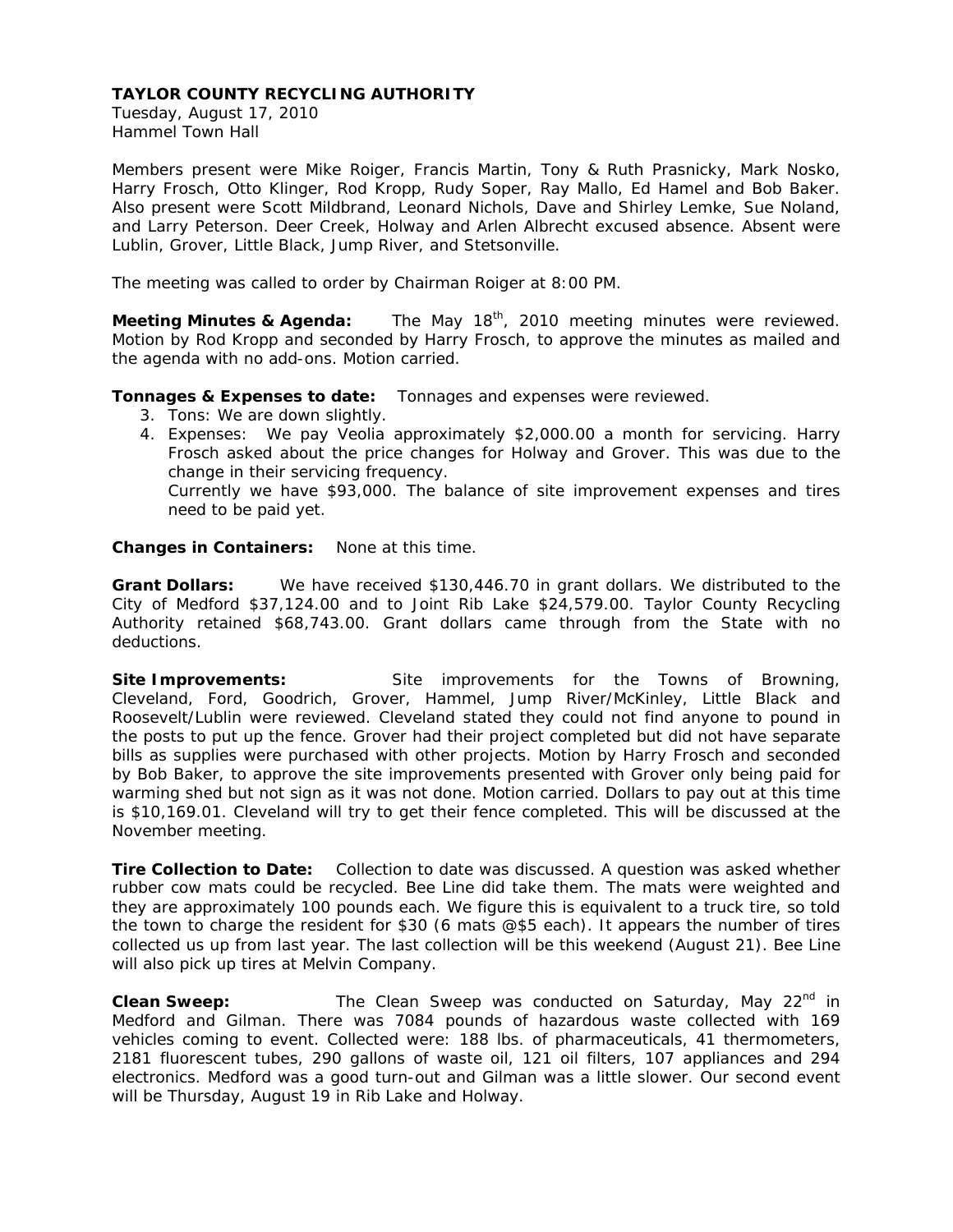**Genesis Plastics:** An e-mail was received that stated Genesis Corporation has terminated all its employees. It appears they are out of business. This firm recycled ag plastic and Recycling Authority was considering working with this company to recycle bale and silage wrap plastic.

# **Comments, Problems & Questions:**

- 2. A question on accepting 5 gallon pails was asked. Veolia will take but not larger than five gallon if they have a  $#1$  or  $#2$  on pail.
- 3. Also discussed recent article in paper about Veolia accepting plastic  $#3-7$  in the future. We will talk to Dale about this. Recycling Authority may consider collecting  $#3 - 7$  in the future.

The next meeting is scheduled for November 16, 2010 at Pershing Town Hall. Motion to adjourn at 8:45 PM by Rod Kropp and seconded by Tony Prasnicky. Motion carried.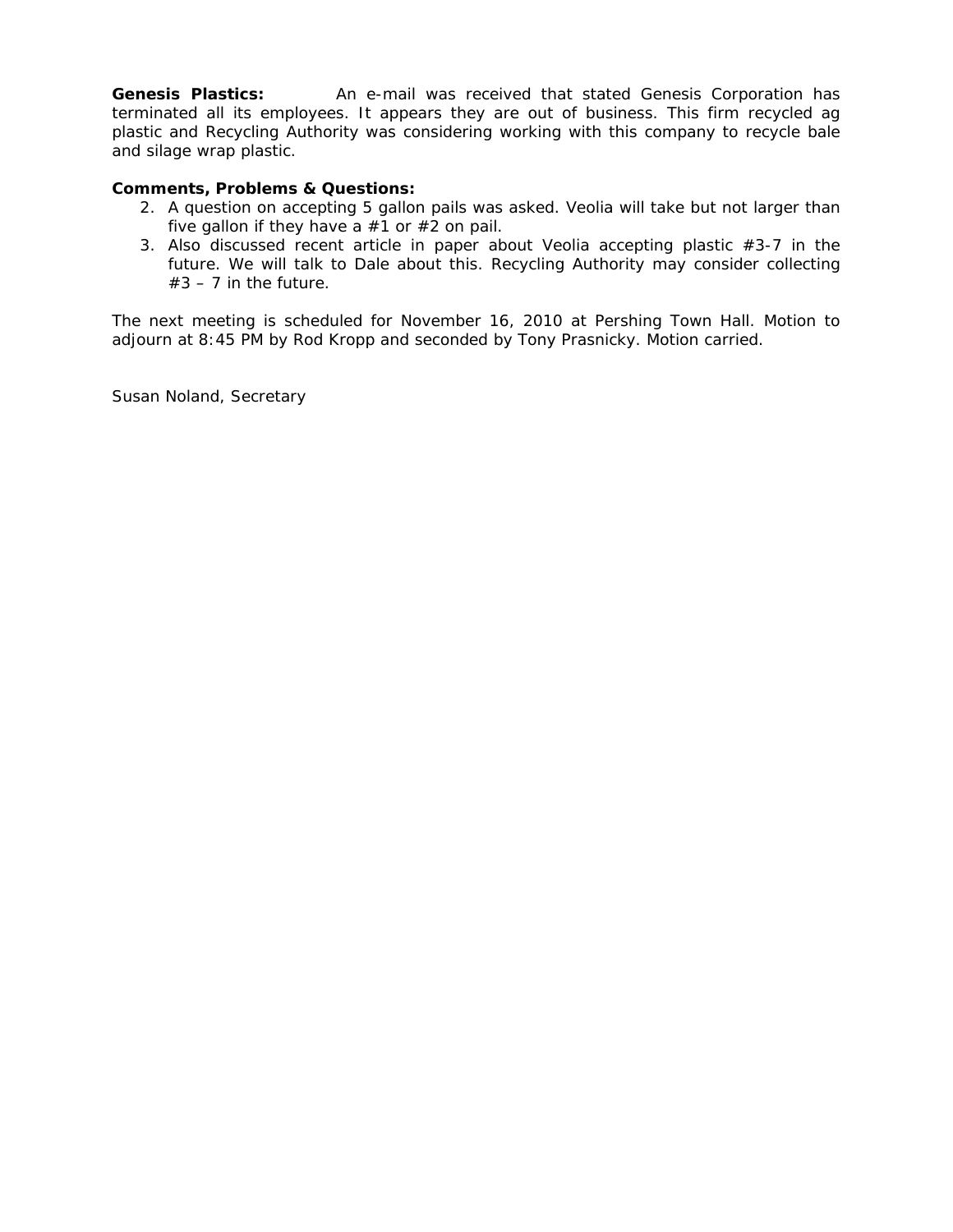Tuesday, May 18, 2010 Town of Browning Town Hall

Members present were Mike Roiger, Ray Sackmann, Francis Martin, Tony & Ruth Prasnicky, Mark Nosko, Harry Frosch, Rick and Jenny Nehls, Otto Klinger, Rod Kropp, Rudy Soper and Randy Mayer. Also present were Scott Mildbrand, Larry Hartzel, Leonard Nichols, George and Nancy Daniels, Melva Klinger, Arlen Albrecht, Sue Noland, and Larry Peterson. Jump River excused absence. Absent were Lublin, Grover, Taft, Little Black and Cleveland.

The meeting was called to order by Chairman Roiger at 8:00 PM.

**Meeting Minutes:** The February 16<sup>th</sup>, 2010 meeting minutes were reviewed. Motion by Harry Frosch and seconded by Francis Martin, to approve the minutes as mailed. Motion carried.

**Agenda:** Motion by Otto Klinger and seconded by Mark Nosko, to approve the agenda with no add-ons. Motion carried.

**Tonnages & Expenses to date:** Tonnages and expenses were reviewed.

- 5. Tons: We are currently above the same quarter volumes from last year.
- 6. Expenses: There is approximately a \$32,400.00 balance available. There was \$71,000 brought forward from 2009. Some site improvement payments need to be made once the projects are completed.

**Review Veolia Bills:** There were no container changes so each town charges have been okay for the last three months. It costs approximately \$2000 per month to service all containers.

**Town Reimbursement:** Town reimbursements of excess funds were paid in February. The total paid out was \$27,343.39.

**Site Improvements:** Site improvements that are suspended were reviewed with the towns that were present. These need to be completed by towns by June 30<sup>th</sup> to get paid.

Little Black Tires: It was discovered during deer hunting season that the tires at Little Black site were not picked up. Just recently Bee Line went back to site to pick-up. There were 3 more car tires, 9 more truck tires and 4 grader tires than was initially reported. The extra cost would be \$110. Bee Line indicated they enjoy working with Taylor County and since it was partially their fault for extra tires because they should have picked up last August; they said the extra cost will be forgiven.

**Clean Sweep:** The Clean Sweep will be conducted on Saturday, May 22<sup>nd</sup> in Medford and Gilman. Household and Ag chemicals, fluorescent tubes, white goods, electronics, oil filters, motor oil, scrap, pharmaceuticals, thermometer exchange, etc. are some of the items collected. A second weekday collection will be held on August  $19<sup>th</sup>$  in Rib Lake and Holway.

**Ag Plastics:** Arlen Albrecht gave update on ag plastics. He handed out pictures of compaction box and a baler. He also reported on information from Genesis Poly from Mankato Minnesota who would like to work with various counties to collect plastic and bale.

**2009 Annual Report:** The 2009 annual report was completed and submitted to the DNR. We have again met our recycling requirements by exceeding the 83.94 pounds per capita. The Taylor County Recycling unit collected 117.25 pounds per capita.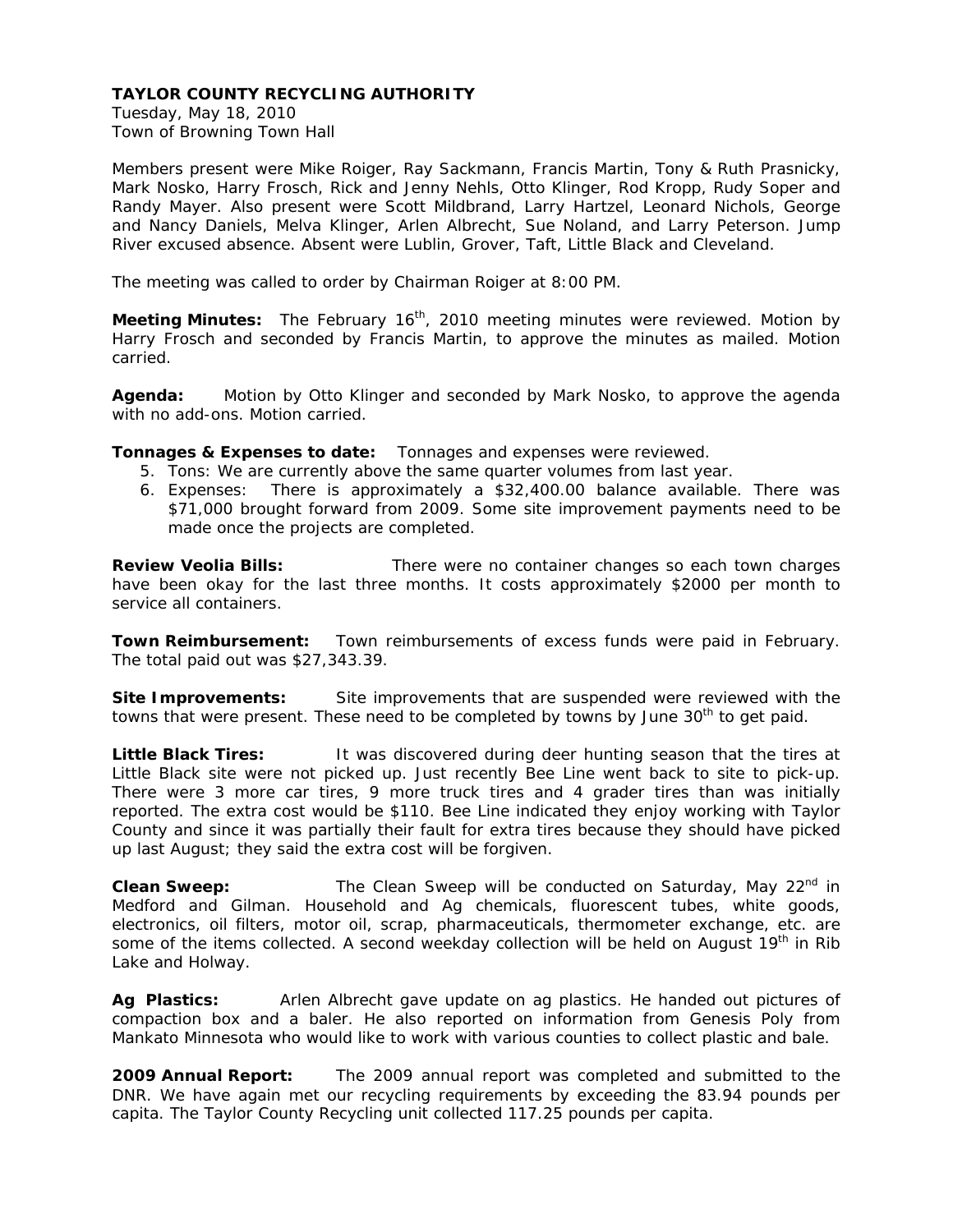**2010 Tire Collection:** The 2010 tire collection proposed dates were reviewed. The group decided no free tires again this year. Last year charges were as follows: \$1 car, \$5 truck, and \$10 tractor. Motion to leave policy the same as last year by Francis Martin and seconded by Harry Frosch. Motion carried. Recycling Authority will make up difference at end of collection if there are shortfalls.

## **Comments, Problems & Questions:**

4. 2010 grant dollars that we should be receiving is \$130,446.70. These funds are distributed per capita to Taylor County Recycling Authority, City of Medford and Joint Rib Lake. This will be done when we actually receive the dollars which should be by June 1<sup>st</sup> this year.

The next meeting is scheduled for August 17, 2010 at Hammel Town Hall. Motion to adjourn at 9:10 PM by Randy Mayer and seconded by Rod Kropp. Motion carried.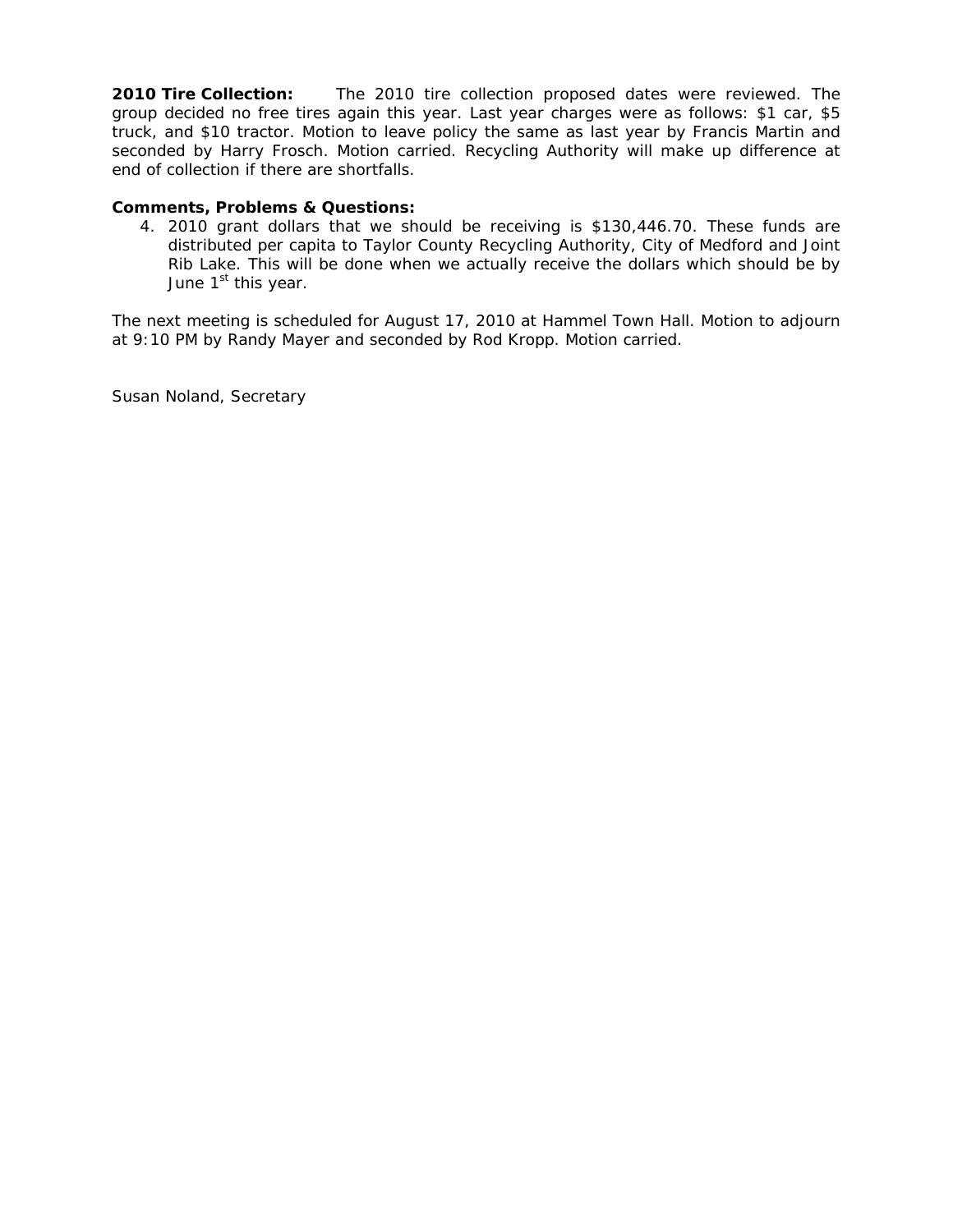Tuesday, February 16, 2010 Town of Holway Town Hall

Members present were Mike Roiger, Ray Sackmann, Francis Martin, Tony & Ruth Prasnicky, Mark Nosko, Harry Frosch, Rick and Jenny Nehls, Ed Hamel, Otto Klinger, Bob Baker, Rod Kropp, Rudy Soper and Dan Hoffman. Also present were Scott Mildbrand, Don Walworth, Bryan Jochimsen, Sarah Holtz, Craig Kawa, Arlen Albrecht, Sue Noland, and Larry Peterson. Absent were Lublin, Grover, Stetsonville, Jump River and Cleveland.

The meeting was called to order by Chairman Roiger at 8:00 PM.

**Meeting Minutes:** The November 17<sup>th</sup>, 2009 meeting minutes were reviewed. Motion by Harry Frosch and seconded by Tony Prasnicky, to approve the minutes as mailed. Motion carried.

**Agenda:** Motion by Harry Frosch and seconded by Tony Prasnicky, to approve the agenda with no add-ons. Motion carried.

**Tonnages & Expenses to date:** Tonnages and expenses were reviewed.

- 7. Tons: The tons through Year-end 2009 were reviewed. We are down slightly from previous quarter totals.
- 8. Expenses: Expenses through Year-end 2009 were reviewed. The balance at yearend is \$71,549.82. There are the remaining site improvement payments that also need to be paid totaling approximately \$9800. There are two towns that will also have their tire reimbursement dollars added into account.

**Review Veolia Bills:** The summary of bills from Veolia for December, January and February was reviewed. There were some problems with December and January bills due to container changes in Ford and Taft. We have resolved the issues with Veolia and our updated monthly costs are matching.

**Container Changes for Containers:** The number of containers at each site was discussed. There are no proposed changes at this time.

**Single vs. Dual Stream Recycling:** Administrator Peterson reported he talked to Dale from Veolia and Dale indicated Veolia was looking at possibly going to a single stream from the current dual stream we now have. It would be easier with no sort, but there will be more breakage and contamination and therefore cost would be higher due to more landfilling and less quality of materials recycled.

**Proposed Recycling Site Improvements:** Proposed recycling site improvements since the November meeting were reviewed and discussed. The \$1500 allocations proposed were reviewed. It was discussed and approved when two towns share same site, that site will only get one maximum payment of \$1500, not for each town, as it is a "site" improvement. Motion by Dan Hoffman and seconded by Rod Kropp, to approve the suspended proposals for projects to be completed this spring. Motion carried. The projects need to be completed, pay the bill and submit invoice for reimbursement. All projects are to be done by June 30, 2010 to be eligible for payment. Little Black, Cleveland and Lublin/Roosevelt need to furnish information to administrator on site improvement plan.

**Year-End Balance:** The Year-End Balance was discussed. With the current balance of \$71,549 (missing 2 tire payments) it was discussed to do an additional payback to the towns. Proposed was distributing \$27,343.39 on a per capita basis. Motion by Rod Kropp and seconded by Dan Hoffman, to approve the reimbursement. Motion carried. This will leave an operating balance of \$44,694.